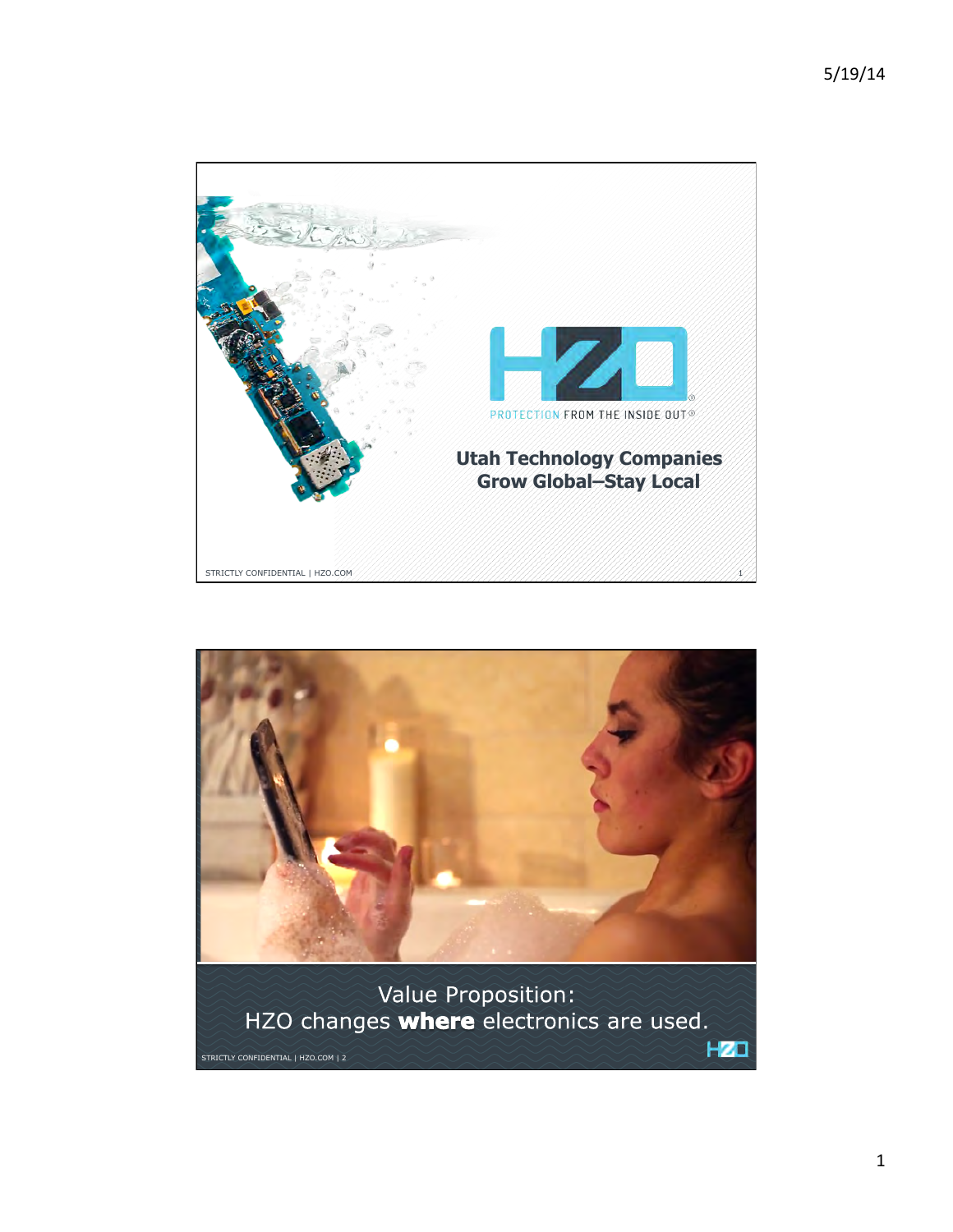

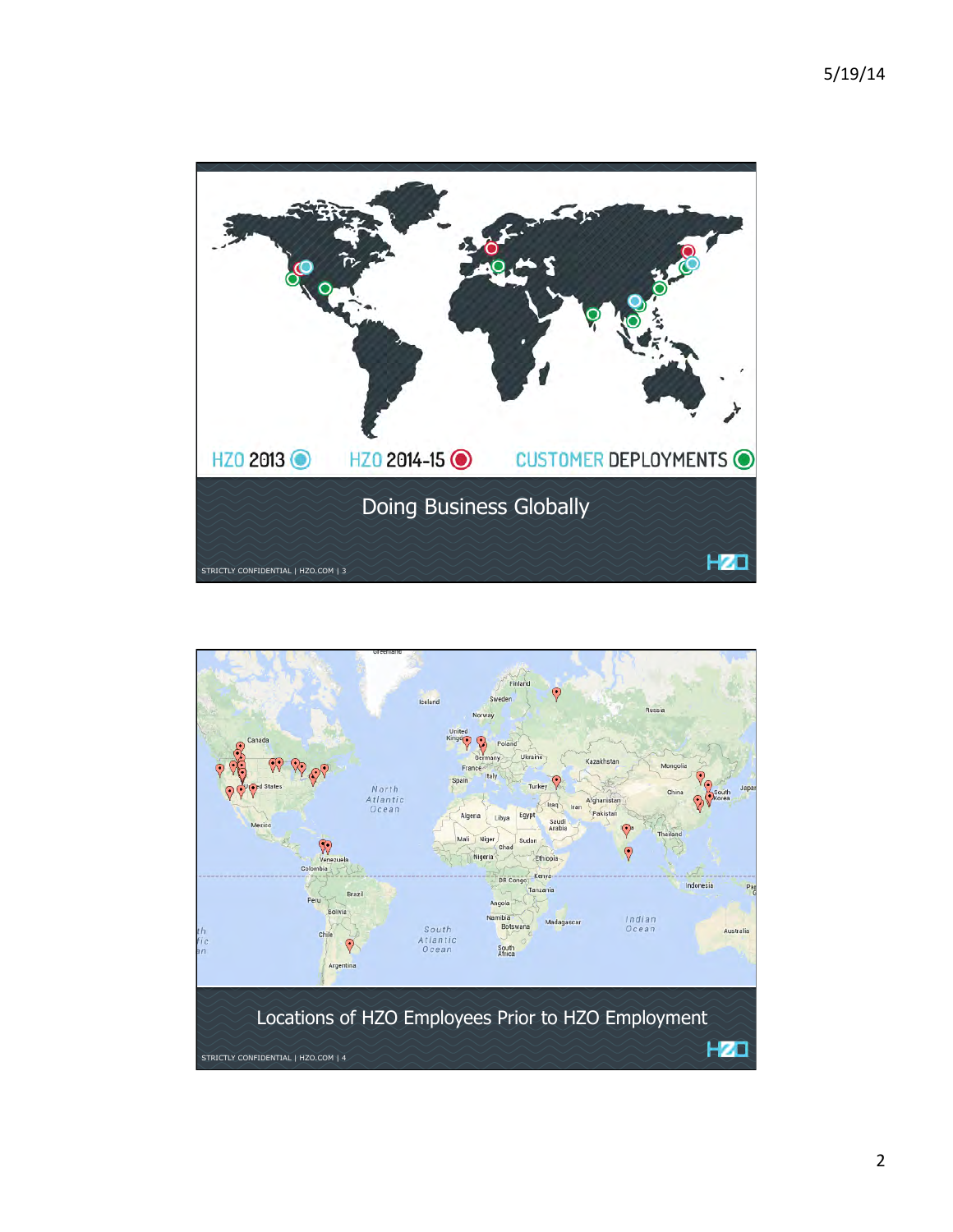

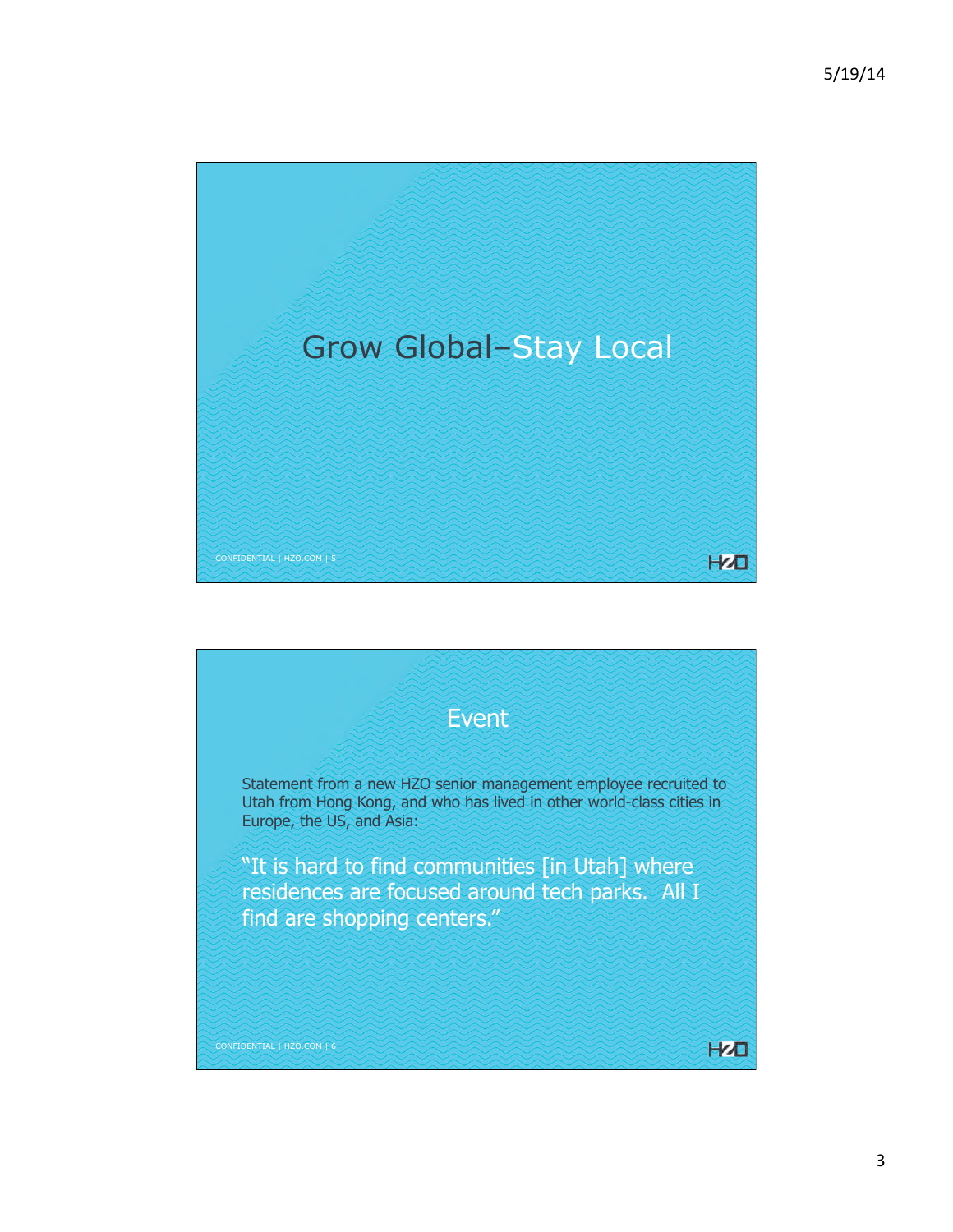

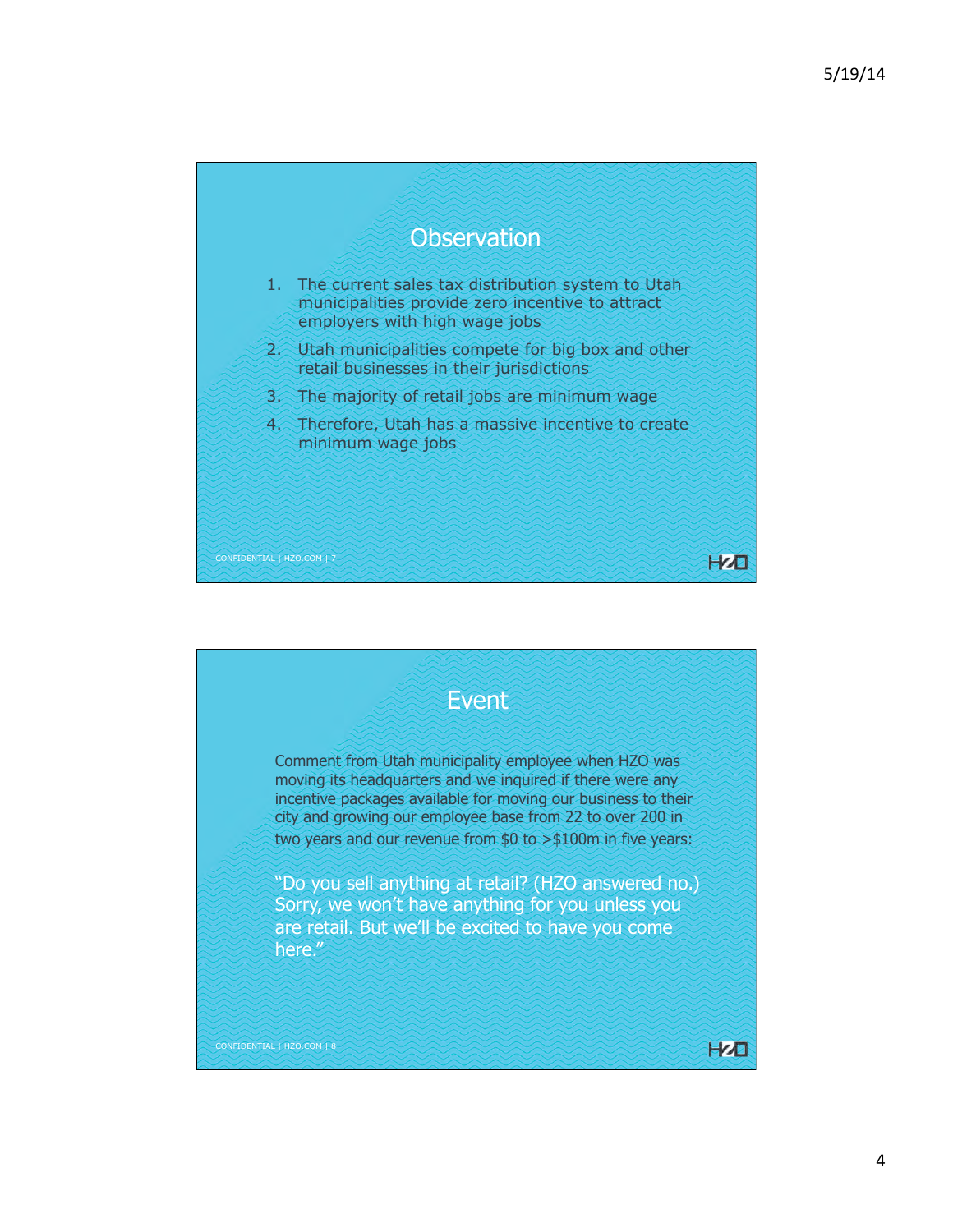

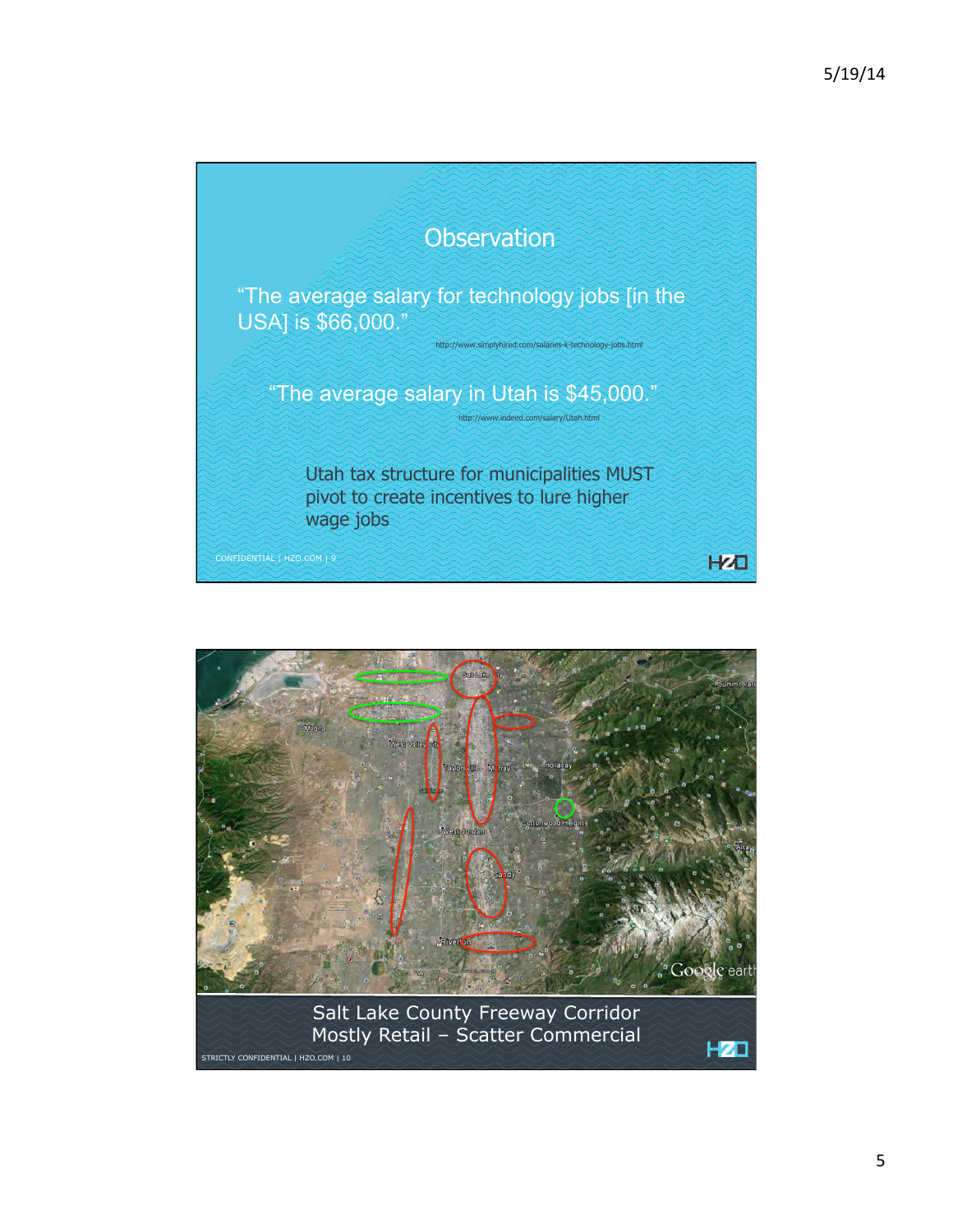

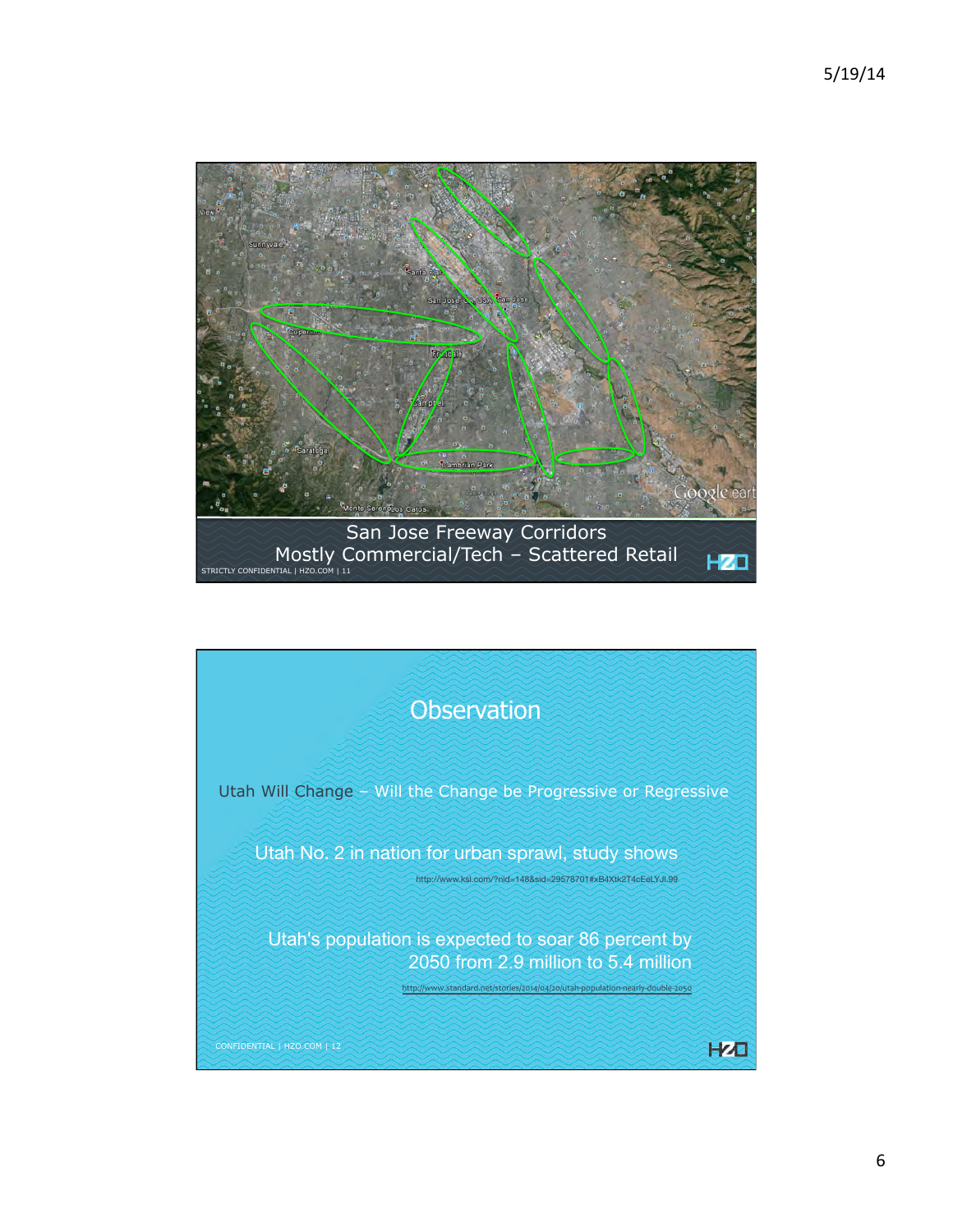**HZD** 

## Event

Comment from an executive of an \$80 Billion revenue company when exploring whether to use HZO technology in its electronics products sold online:

"[Our company] cannot incorporate technologies from any Utah company. If we do, Utah will tax all our internet sales of products containing technology from Utah and it will kill our margins."

Note: They are using HZO, because we have unrivaled technology, but it required approval from the CEO and CFO of the company to come to Utah to explore prospects.

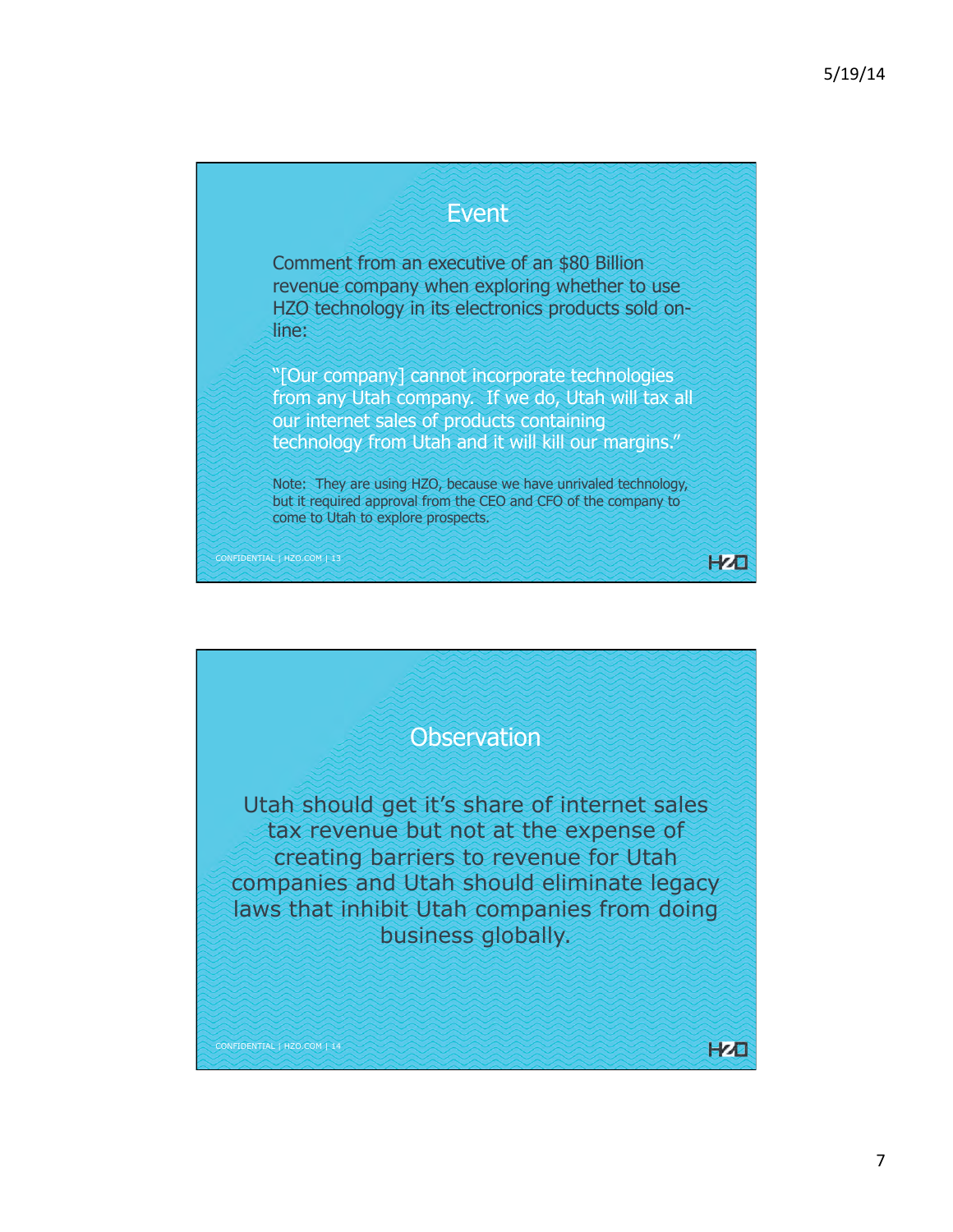

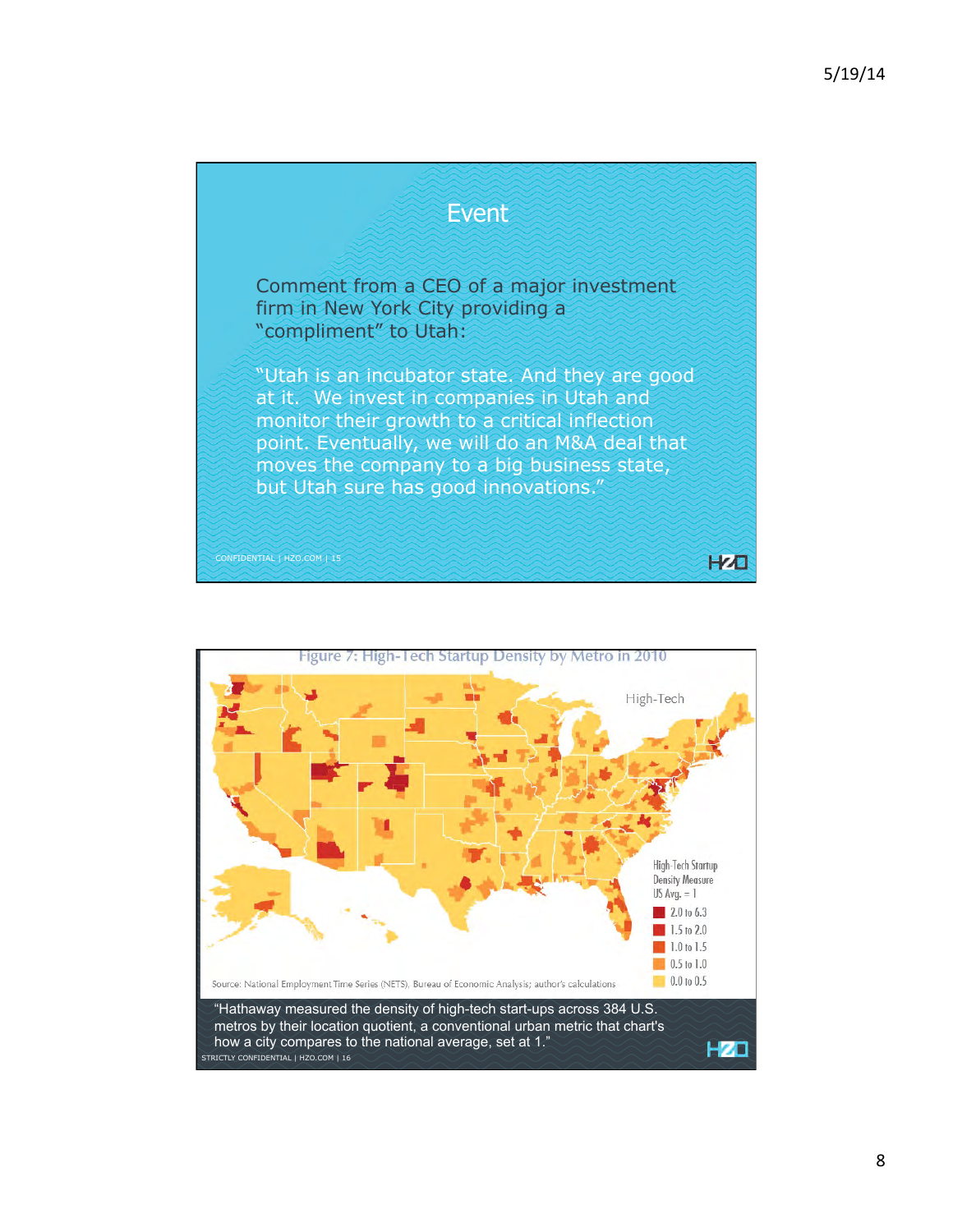

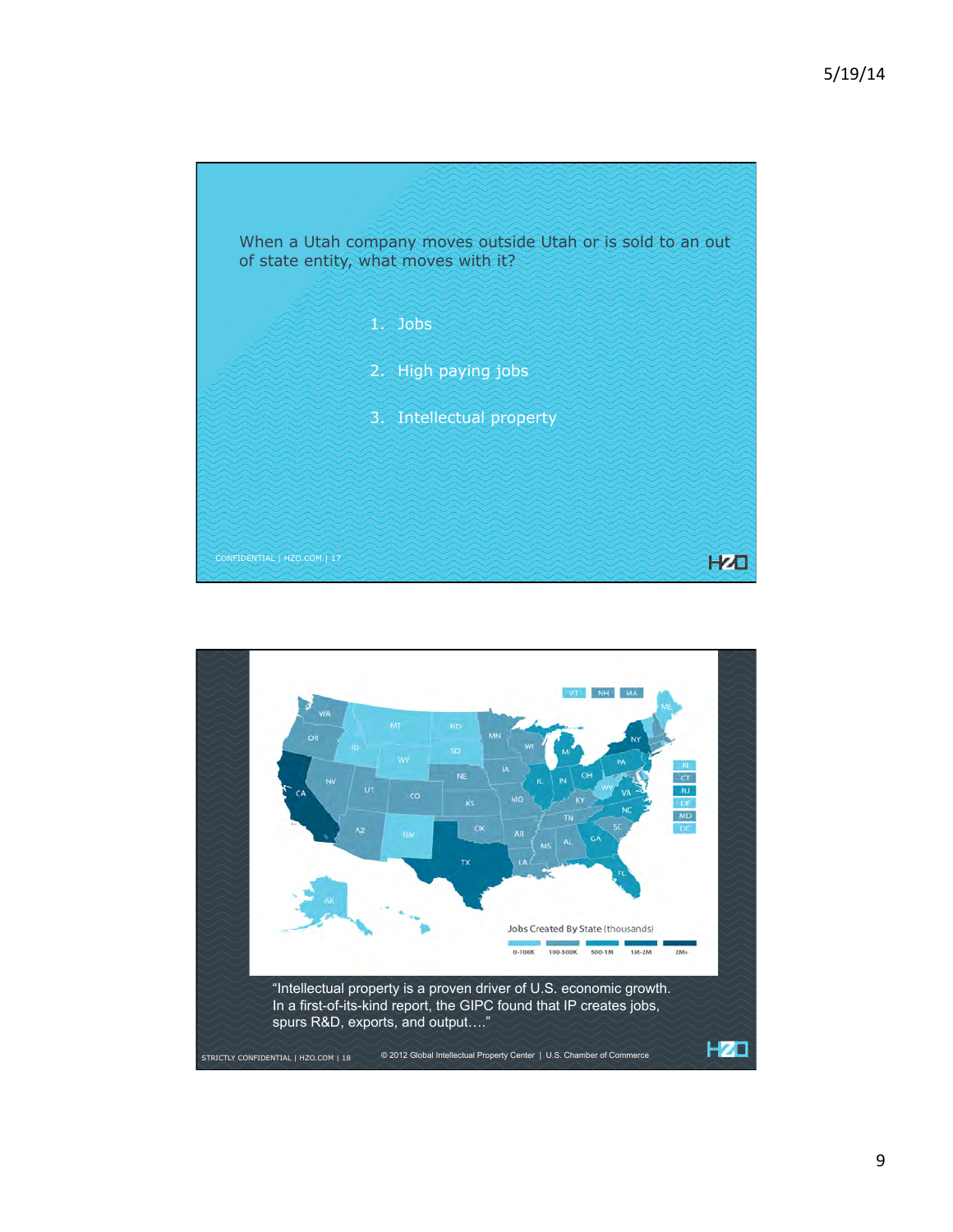

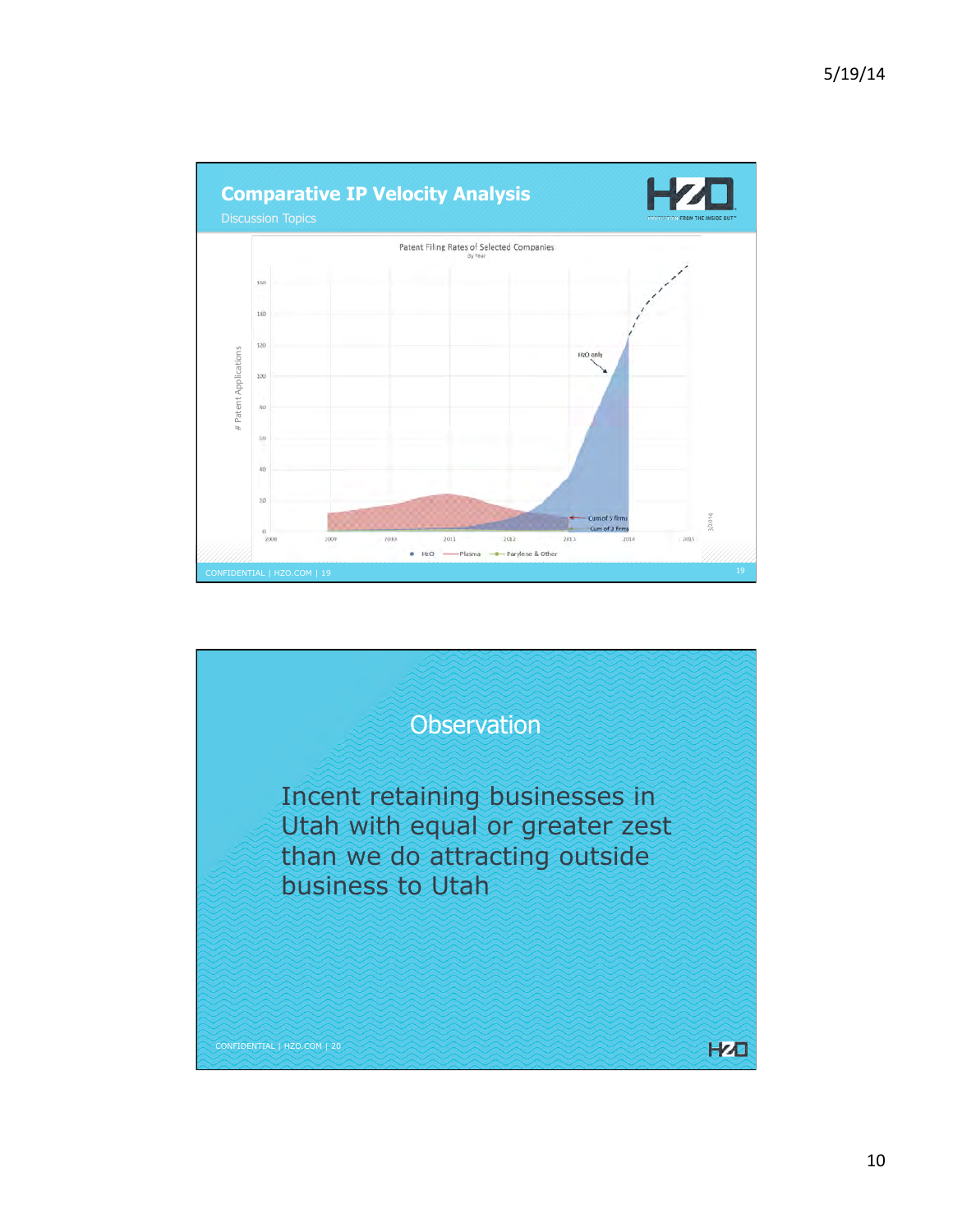